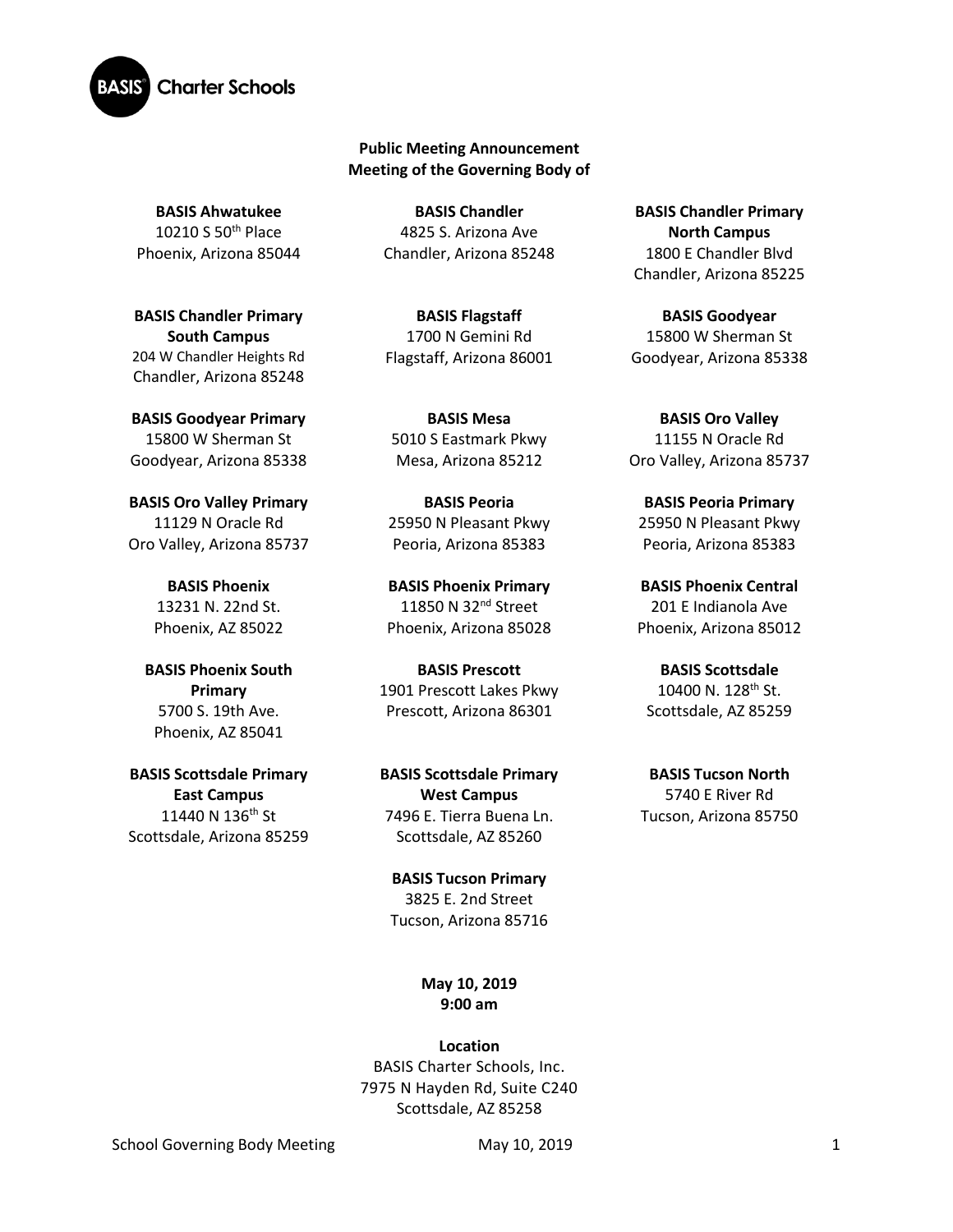

## **Conference Call** Dial-in Number: (712) 451-0450**,** Attendee Pin: 925978

School Governing Body Members will be present telephonically. Members of the public may attend the meeting in person at location listed, telephonically, or at any of the above listed school locations.

## **Agenda**

- 1. Call to Order
- 2. Call to the Public
- 3. Review and possible action to approve the Minutes of the **December 21, 2018** meeting of the BASIS Ahwatukee, BASIS Chandler, BASIS Chandler Primary North Campus, BASIS Chandler Primary South Campus, BASIS Goodyear, BASIS Goodyear Primary, BASIS Flagstaff, BASIS Mesa, BASIS Oro Valley, BASIS Oro Valley Primary, BASIS Peoria, BASIS Peoria Primary, BASIS Phoenix, BASIS Phoenix Central, BASIS Phoenix Primary, BASIS Phoenix South Primary, BASIS Prescott, BASIS Scottsdale, BASIS Scottsdale Primary – East Campus, BASIS Scottsdale Primary – West Campus, BASIS Tucson Primary, and BASIS Tucson North School Governing Bodies.
- 4. Review, discussion, and possible action to approve **Resolution SGB19-37** to adopt the Revised FY2019 Budget for BASIS Ahwatukee.
- 5. Review, discussion, and possible action to approve **Resolution SBG19-38** to adopt the Revised FY2019 Budget for BASIS Chandler.
- 6. Review, discussion, and possible action to approve **Resolution SBG19-39** to adopt the Revised FY2019 Budget for BASIS Chandler Primary North Campus.
- 7. Review, discussion, and possible action to approve **Resolution SBG19-40** to adopt the Revised FY2019 Budget for BASIS Chandler Primary South Campus.
- 8. Review, discussion, and possible action to approve **Resolution SBG19-41** to adopt the Revised FY2019 Budget for BASIS Goodyear.
- 9. Review, discussion, and possible action to approve **Resolution SBG19-42** to adopt the Revised FY2019 Budget for BASIS Goodyear Primary.
- 10. Review, discussion, and possible action to approve **Resolution SBG19-43** to adopt the Revised FY2019 Budget for BASIS Flagstaff.
- 11. Review, discussion, and possible action to approve **Resolution SBG19-44** to adopt the Revised FY2019 Budget for BASIS Mesa.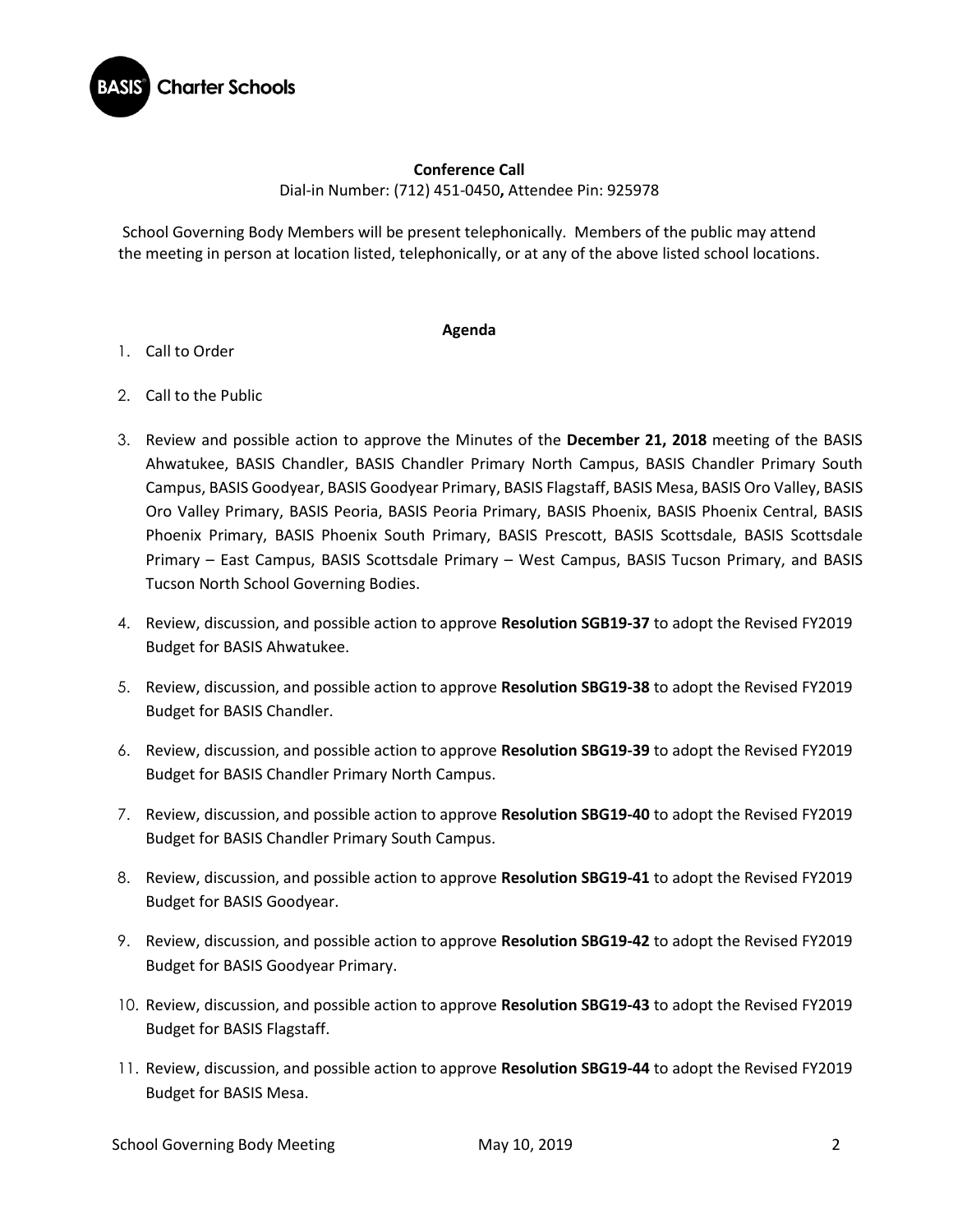

- 12. Review, discussion, and possible action to approve **Resolution SBG19-45** to adopt the Revised FY2019 Budget for BASIS Oro Valley.
- 13. Review, discussion, and possible action to approve **Resolution SBG19-46** to adopt the Revised FY2019 Budget for BASIS Oro Valley Primary.
- 14. Review, discussion, and possible action to approve **Resolution SBG19-47** to adopt the Revised FY2019 Budget for BASIS Peoria.
- 15. Review, discussion, and possible action to approve **Resolution SBG19-48** to adopt the Revised FY2019 Budget for BASIS Peoria Primary.
- 16. Review, discussion, and possible action to approve **Resolution SBG19-49** to adopt the Revised FY2019 Budget for BASIS Phoenix.
- 17. Review, discussion, and possible action to approve **Resolution SBG19-50** to adopt the Revised FY2019 Budget for BASIS Phoenix Central.
- 18. Review, discussion, and possible action to approve **Resolution SBG19-51** to adopt the Revised FY2019 Budget for BASIS Phoenix Primary.
- 19. Review, discussion, and possible action to approve **Resolution SBG19-52** to adopt the Revised FY2019 Budget for BASIS Phoenix South Primary.
- 20. Review, discussion, and possible action to approve **Resolution SBG19-53** to adopt the Revised FY2019 Budget for BASIS Prescott.
- 21. Review, discussion, and possible action to approve **Resolution SBG19-54** to adopt the Revised FY2019 Budget for BASIS Scottsdale.
- 22. Review, discussion, and possible action to approve **Resolution SBG19-55** to adopt the Revised FY2019 Budget for BASIS Scottsdale Primary – East Campus.
- 23. Review, discussion, and possible action to approve **Resolution SBG19-56** to adopt the Revised FY2019 Budget for BASIS Scottsdale Primary – West Campus.
- 24. Review, discussion, and possible action to approve **Resolution SBG19-57** to adopt the Revised FY2019 Budget for BASIS Tucson North.
- 25. Review, discussion, and possible action to approve **Resolution SBG19-58** to adopt the Revised FY2019 Budget for BASIS Tucson Primary.
- 26. Update on recent school events and upcoming programs, events and graduations.
- 27. Adjourn